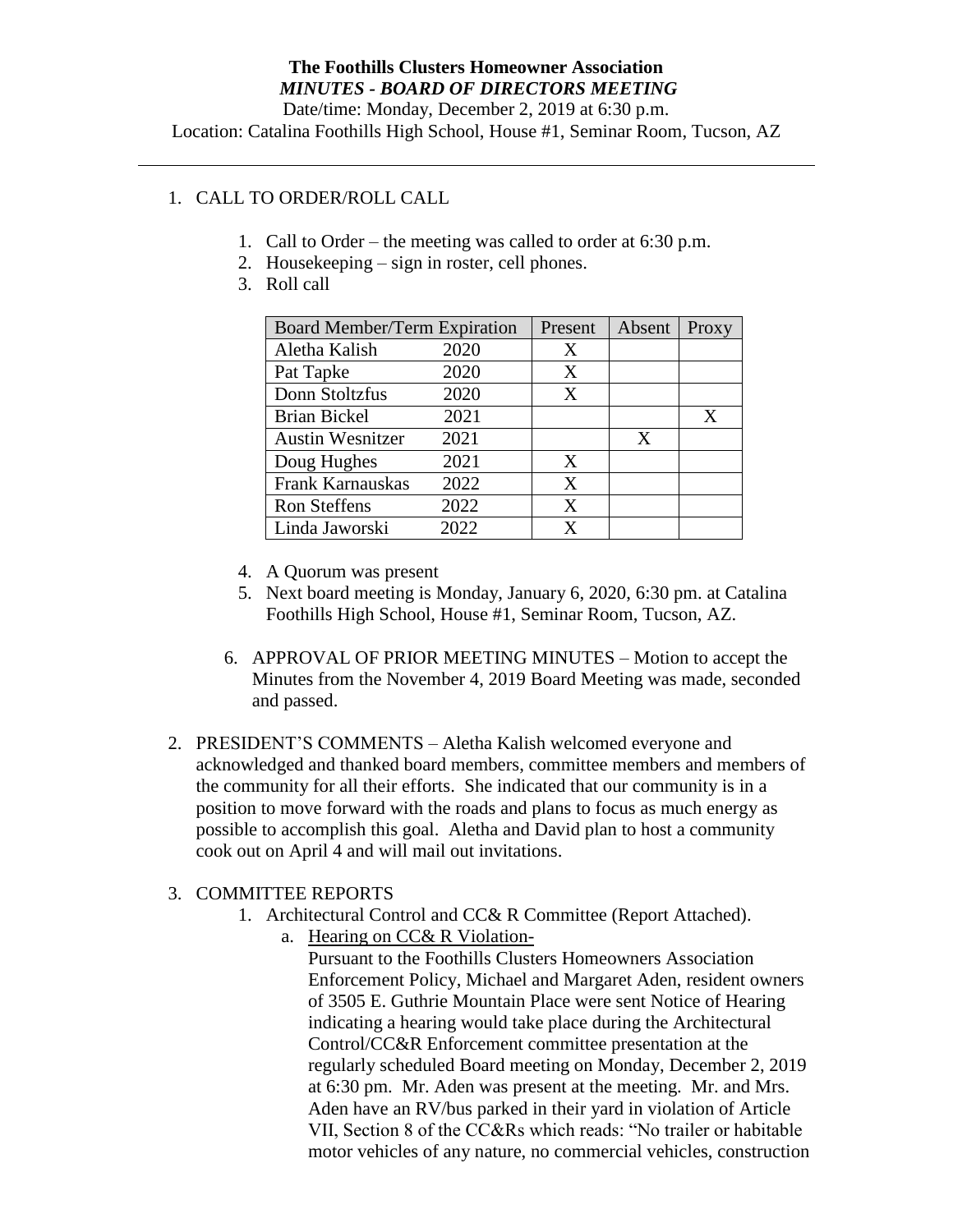vehicles, or like equipment of any nature shall be kept on or stored on any part of the property except within and area which is completely enclosed and approved in writing by the Association or its appropriate committee."

**Frank Karnauskas**, co-chair of the ACC/CC&R committee stated that a member of the committee met with Mr. and Mrs. Aden in August 2019 to inform them that their RV/bus parked on their property was a violation of the CC&Rs. First Notice of Violation was sent to Mr. and Mrs. Aden. Mr. and Mrs. Aden indicated they would like to keep the vehicle on their property and submitted an Architectural Change Request in which they proposed to install gates that would be 97" (8'1") tall and increase their block wall to the same height to make the vehicle less visible from the street. The height of the vehicle is approximately 12 feet. Mr. Aden was informed that in the past the board has always required RV's to be completely enclosed in a garage. Mr. Aden and the ACC/CC&R committee have had ongoing discussions regarding possible resolutions without success. Mr. Aden was advised that the CC& R violation and the Architectural Change request are two separate issues and approval of the Architectural Change request by the Architectural Committee should not be construed as resolving the matter of the RV/bus being visible from the street. Members of the Board were sent a copy of the Architectural Change form submitted by the Aden's for review prior to the meeting.

**Mr. Aden** indicated that he has moved the vehicle to the far east side of his property to reduce visibility from Evans Mountain and believes his plan to raise the wall and install an 8 foot gate is in compliance with the CC& R requirement that the vehicle be "completely enclosed". He is asking for approval of his application and assurance that this will resolve the CC&R violation.

**In Open discussion** of the matter by Board members and by members in attendance it was noted that the required notification to adjacent homeowners was not included with the Architectural Change application and that the neighbor to the north of this property currently has the front windows of the bus looking into their back yard. Mr. Aden noted that there are other recreational vehicles in the neighborhood where the top of the vehicle is visible from the street and that he feels he is being penalized because his home abuts the county road near the entrance to the subdivision and is therefore, very visible. Several long-term residents of the neighborhood indicated that many residents have had to find offsite parking for their RV's. Pat indicated that Foothills Clusters Homeowners Association had been sued by an RV owner about 20 years ago and the Association had prevailed in that case. Frank indicated that he would like to review the matter with the Association attorney and asked Mr. Aden to voluntarily remove the RV until the matter is resolved to show good faith. Mr. Aden refused. Pat made a motion to send a letter to Mr. and Mrs. Aden requiring that the vehicle be removed. The motion was seconded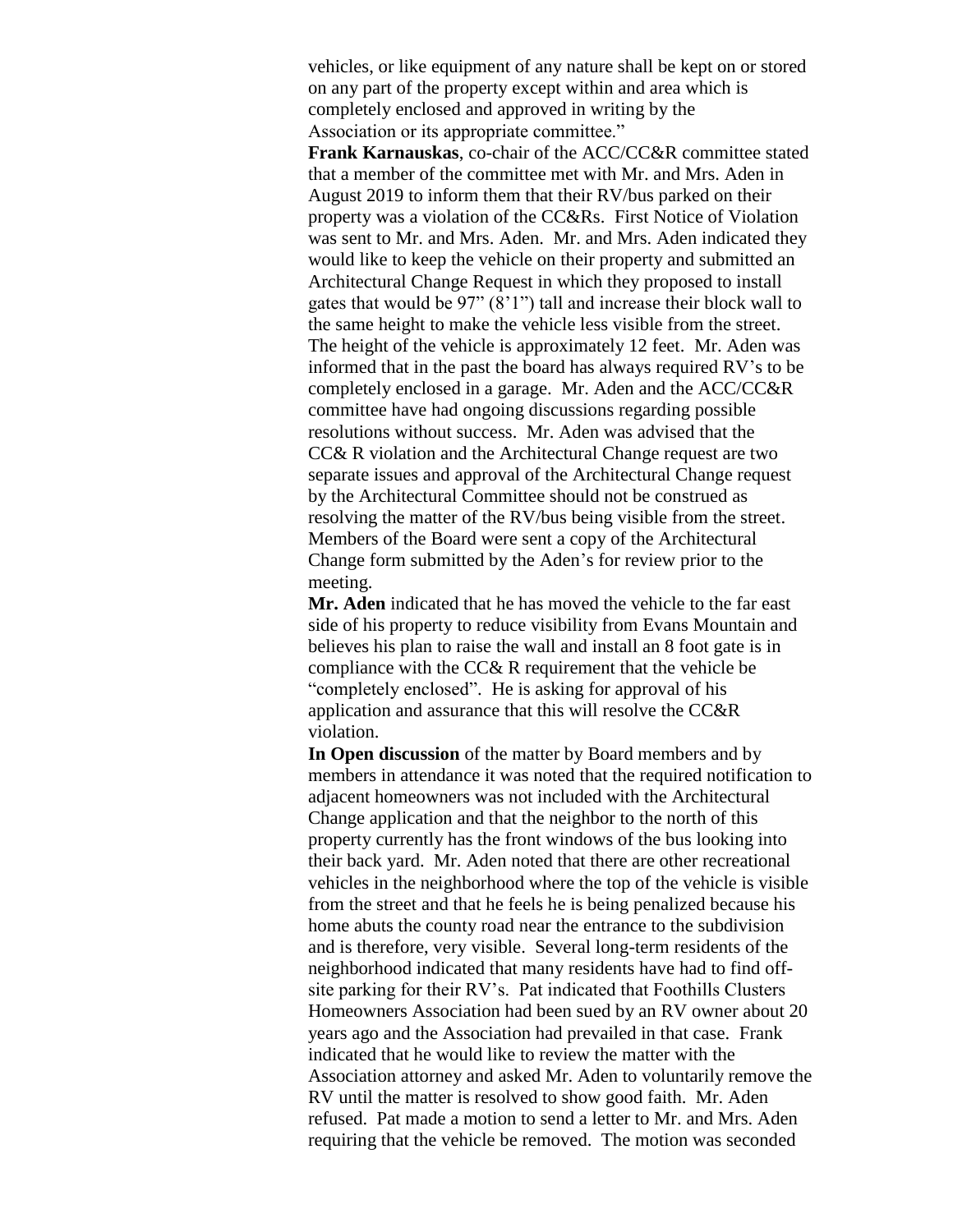and passed 4 to 3. Frank indicated a letter will be sent to Mr. and Mrs. Aden saying the vehicle needs to be removed within 10 days. Frank will immediately contact the Association's attorney for guidance in this matter.

- 2. Landscape & Roads Committee
	- a. Roads (Report Attached)
		- I. Austin was unable to attend the meeting but reported to Frank that he has identified 34 potholes on the private streets in the subdivision, 15 of which are large and need to be fixed. He is looking into the most costeffective way to do the work.
		- II. Donn will contact the Pima County Transportation Department regarding pothole repairs needed on Evans Mountain and Ventana Canyon.
		- III. No discussion regarding exposed Comcast cable. Table until the January meeting.
		- IV. A member reported that the lights at the east end of the Skyline entrance are still out.
	- b. Landscape Austin authorized payment of Basham's invoice.
- 3. Business Process Committee Table discussion of Amendment to By Laws until January meeting.
- 4. Communications Committee Frank reported that everything is up to date.
- 5. Finance Committee
	- i. Brian was absent and review of the financial reports for November is tabled until the January meeting.
	- ii. Approval of the 2020 budget was tabled until the January meeting.
- 6. Welcoming Committee (Report Attached)

## 4. OLD BUSINESS –

- a. 2020 Plan of Action Table until January meeting.
- b. Follow up with first time attendees per Doug Hughes 6/4/19 email was tabled until the January meeting.
- c. Format for phone conference calls was addressed at the November meeting and mistakenly included on the December agenda.
- 5. NEW BUSINESS
	- a. Frank presented a revised Enforcement Policy for review. The only change is to remove the requirement to send notice via certified mail. Motion to adopt the revised Enforcement Policy was made, seconded and passed.